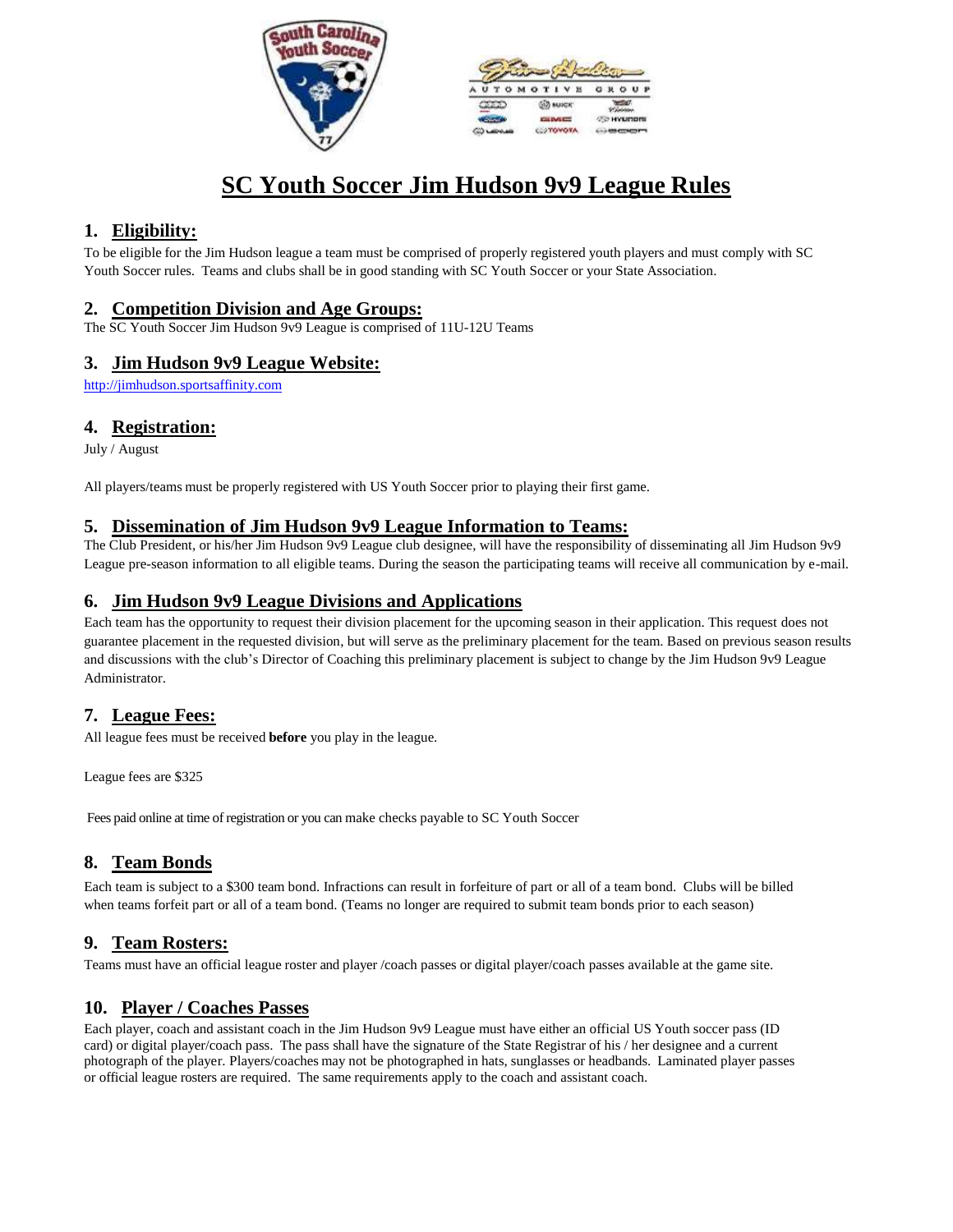## **11. Guest Players:**

Not allowed.

## **12. Red Card Ejection Form:**

#### **Procedures:**

- 1. On the SCYS website there will be a Red Card [/ Ejection](http://www.scysa.org/UserFiles/file/RedCardEjectionNotice6_10_13Rev.doc) Notice Form that will need to be filled out and sent to SCYS and to the Jim Hudson 9v9 League Administrator within 3 days of the Red card.
- 2. **Submit the Red Card/Ejection Notice to the South Carolina Youth Soccer State Office**. Fax 803-749-4352 or E-mail [scysa@scysa.org](mailto:scysa@scysa.org)
- 3. **Failure to submit the Red Card / Ejection Notice of the match within 3 days** will result in a \$100 fine.
- 4. **Any team allowing an ejected player / coach** to participate, prior to serving their suspension, shall forfeit that match, forfeit their team's performance bond or pay a fine of \$200 whichever is greater, and may be deemed ineligible for state cup competition. The coach may also be suspended immediately from ALL South Carolina Youth Soccer activities for no less than one (1) year pending a hearing by South Carolina Youth Soccer.
- 5. **After a suspension has been served, complete the Red Card/Ejection Notice – "Suspension Served" section and submit to the SC Youth Soccer State Office within 3 days.**
- 6. **Failure to submit the Red Card/Ejection Notice Suspension Served section** of the match within 3 days will result in a \$100 fine.
- 7. **If a coach/assistant coach/club coach is ejected the same guidelines as above apply, in addition the team will also incur a \$200 penalty.** (Penalties double at the Region level and triple at the National level.)A \$200 check must be mailed before the team can play their next scheduled league match. If the \$200 check is not received before the next scheduled match, the entire (\$500) Team Bond will be forfeited.
- 8. If a spectator is asked to leave by the referee through the coach and the spectator refuses, then the coach will be ejected. The coach is responsible for his spectators and can be cautioned or ejected for the conduct of his spectators.

#### **Red Card Player or Ejected Coach:**

- 1. **First Red Card / ejection suspension -** the individual is suspended for the remainder of the current match and their next scheduled match or matches.
- 2. Receiving a *second red card / ejection* during a tracking period\* requires a mandatory minimum two match suspension which shall be served in the next two scheduled matches.
- 3. Receiving a *third red card / ejection* during a tracking period\*, the individual will be suspended immediately *for 10 months from all SCYSA activities* pending a hearing by South Carolina Youth Soccer.
- 4. All Violent Conduct ejections require a mandatory minimum two match suspension.
- 5. Red Card / ejection **suspensions are to be served in the "competition" in which they were assigned.** However, a suspension assigned in:
	- a league cannot be served in another league, unless a player transfers. (Ex. SCSCL suspensions cannot be served in a Premier League match.)
	- the last league match, (not served during that league play), shall be served in the next scheduled league or state cup match, whichever comes first.
	- the last tournament match, (not served during that tournament), shall be served in the next scheduled league, state cup match, or Regional/National competition whichever comes first.
- 6. **Any league or tournament suspensions not served** from August 1 through July 31 will carry over to the first scheduled league match or matches of the next tracking period\*. (No matter which club he/she played/is playing for.)
- 7. **Any state cup, regional or national championship competition suspensions not served** will carry over to the player's first scheduled league match or matches, and their first state cup match or matches.

**\*Note:** Fall tracking period is August 1 through January 31; spring tracking period is February 1 through July 31.

## **13. Medical Release Forms – (Required)**

All players are required to have the following Medical Release Form completed prior to playing in any Jim Hudson 9v9 League match.

#### [SC Youth Soccer Medical Release](https://usys-assets.ae-admin.com/assets/962/15/Medical%20release%20form1.PDF) Form

In case of injury, this form is usually required by a hospital to expedite treatment of the injured player. Please be aware of any medication the player may be allergic too.

SCYS would prefer for teams to travel with a small medical kit.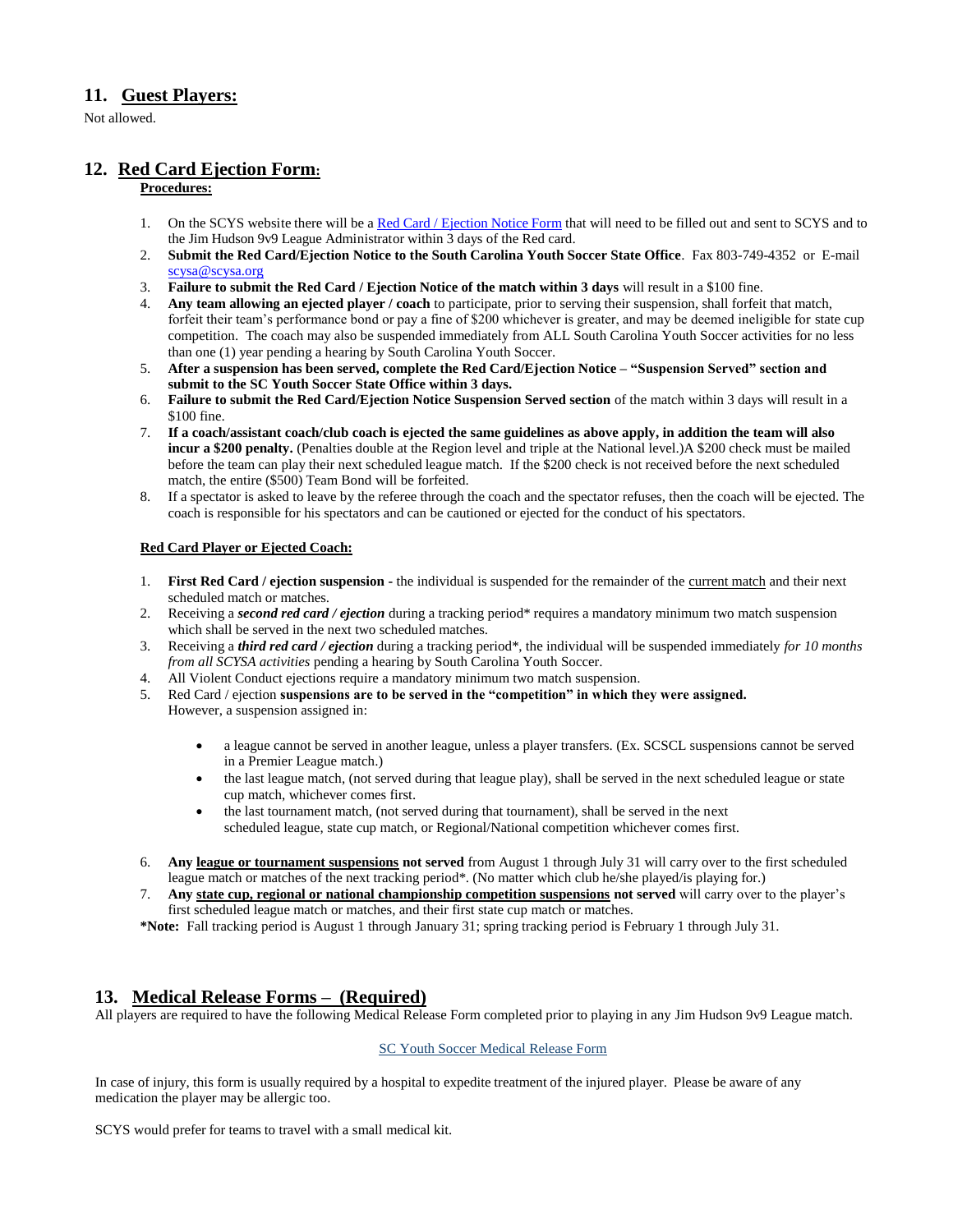## **14. Player Equipment and Uniforms:**

All teams shall wear matching uniforms consisting of jersey, shorts and socks. Every field player shall have a unique and identifiable number attached to his/her jersey. Additional garments may be worn to protect against the elements, but all players must present a uniform appearance and all extra clothing is subject to the approval of the referee. Socks must be pulled up over each player's shin guards. No jewelry of any type may be worn during a match under any circumstances. The referee is the sole judge of whether player equipment, casts or protective or other assistant devices shall be allowed as prescribed in the FIFA "Laws of the Game". In general, hard casts will be allowed only if they are (A) wrapped in their entirety with half inch of foam or other cushioning material and (B) are, in the opinion of the referee, safe. At the first indication that a player with a cast or other protective device is using it in an unsafe manner, or to gain an advantage, the player shall be removed from the match. The player may not return for the duration of the match or until the cast or device has been removed.

# **15. Field and Goal Sizes**

| Age Division | Minimum Field Size | Maximum Field Size | Goal Size        |
|--------------|--------------------|--------------------|------------------|
| $11 - 12U$   | 45 x 70            | 55 x 80            | 6 x 18 or 7 x 21 |

#### **16**. **Referee Assignors**:

SC Youth Soccer will select "local" referee assignors each season/year that will be contracted to manage referee needs for the league.

## **17. Referee Fees:**

| AGE        | <b>REFEREE</b> | AR#1       | AR#2       | <b>TOTAL</b> |
|------------|----------------|------------|------------|--------------|
| $11 - 12U$ | \$30(\$15)     | \$20(\$10) | \$20(\$10) | \$70 (\$35)  |

Numbers in () are per team fees

**Tip**: Place each referees fee in a separate envelope. (Ex. 11/12U have 3 envelopes, \$13 in envelope 1, \$9 in envelope 2 and \$9 in envelope 3.)

Referees are to be paid before the game starts. Each team is responsible for paying half the fees for the referee and assistant referees before each game. (Home and Away)

## **18. Schedule**

Initial schedules will be established by the League Administrator approximately two weeks before the first game of the season. All teams will be asked for blackout dates. The official schedule will be posted on the Jim Hudson 9v9 League Website

Schedule for Fall season only, with multiple divisions (District or East/West) to localize play as much as possible.

## **19. Rescheduling of League Games**

Teams will be given the opportunity to reschedule local matches if necessary. A local match consists of a match between any two opposing teams that are located less than 45 minutes apart.

If your team needs to request a reschedule, begin by contacting your opponent and requesting that they reschedule your scheduled match to a new date. FOR ANY RESCHEDULE TO BE APPROVED BY THE LEAGUE ADMINISTRATOR IT MUST BE SUBMITTED A MINIMUM OF SEVEN (7) DAYS IN ADVANCE OF THE ORIGINALLY SCHEDULED MATCH TIME.

NOTE: your opponent does NOT have to agree to reschedule a scheduled match. If your opponent does NOT agree to your reschedule request, your team will be required to maintain and show up for the originally scheduled date or forfeit the match.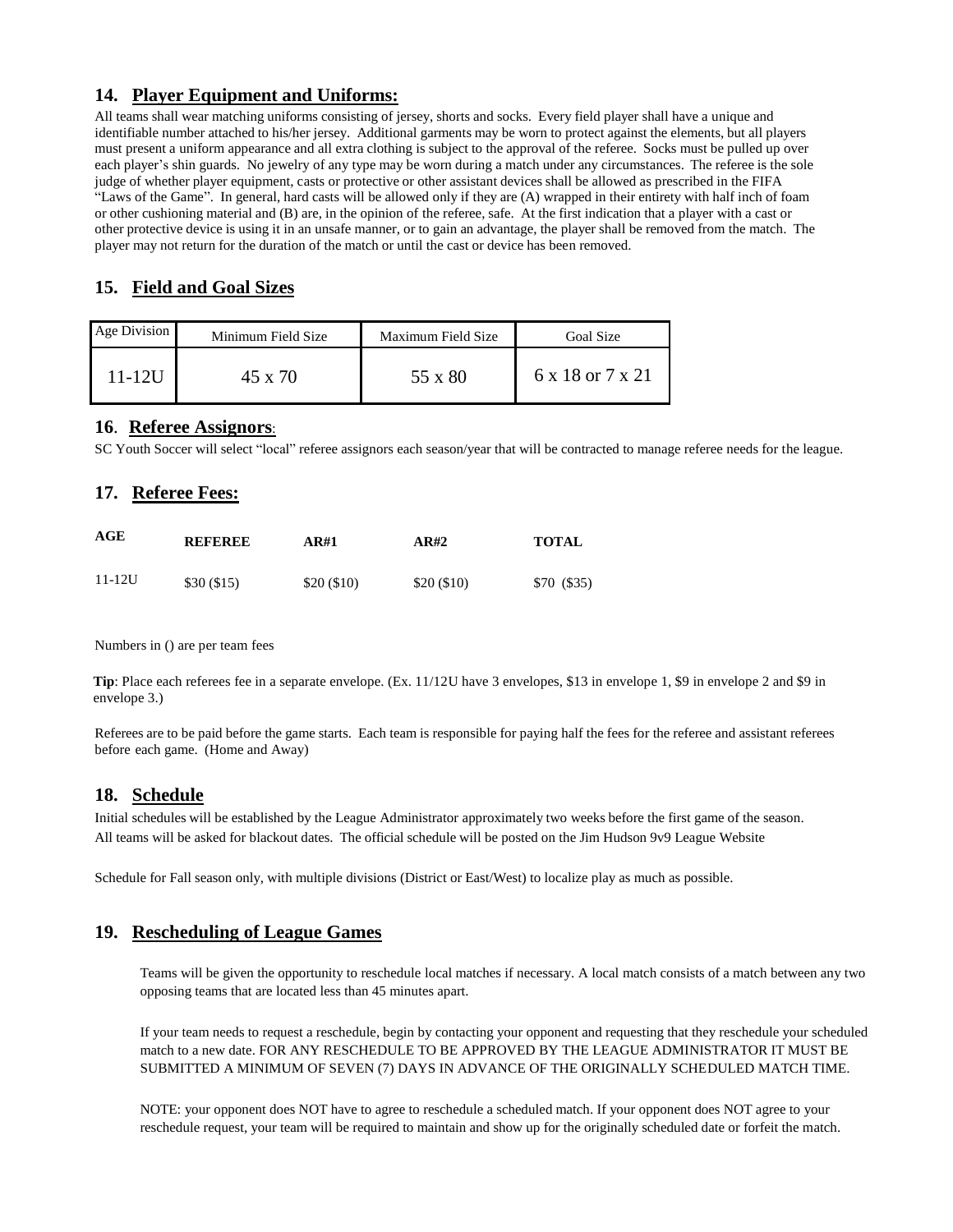(See Forfeit Rules for more information) We strongly encourage teams to work with their opponents requesting reschedules as there might come a time where your team will need the same grace in such a situation.

IF BOTH LOCAL TEAMS AGREE TO PROCEED WITH A RESCHEDULE, it is important to gain written communication of the newly agreed upon date for your records. Once both teams have approved the new date/time. AT THAT TIME, either the field scheduler or the team contacts involved in the reschedule can submit the new game information to the league administrator to get it updated on the site. Be sure to include in the email: MATCH NUMBER, NEW GAME DATE, NEW GAME TIME, NEW GAME FIELD and FIELD NUMBER, and THE TWO TEAMS INVOLVED

## **20. Grace Period:**

Teams not ready to play within 15 minutes after the scheduled starting time of any match shall forfeit the match.

## **21. Forfeit:**

Forfeits will be counted as a 3-0 shutout win and the team will be awarded 3 points in the standings.

## **22. Team Cancellation of Scheduled Matches**:

All matches must be played as scheduled. Teams that forfeit a scheduled match will forfeit \$100 of their team bond. The Jim Hudson 9v9 League will review a team who forfeits more than two games in on season.

## **23. Weather Related Cancellations:**

If field related cancellations should occur, the host club must contact the Jim Hudson 9v9 League Administrator, field coordinator and the referee assignor. All cancelation information can be found on the Jim Hudson 9v9 League Website. Do NOT use any hosting club's website to determine the status of a match.

## **24. Home Team:**

The team listed first on the schedule is the home team. The home team shall change jerseys and/or socks if, in the opinion of the referee, there is a color conflict.

## **25. Game Ball: (Required)**

It is the responsibility of both teams to provide a playable game ball to the referee at the beginning of each match.

## **26. Rules of Competition:**

All matches will be conducted in accordance with FIFA's "Laws of the Game" consistent with the following additional requirements of SCYS and the Jim Hudson 9v9 League.

> a) No deliberate heading of the ball at any level of the Jim Hudson 9v9 League. 1. Restart on any infraction of this rule will be an Indirect Free Kick at spot of deliberate header

## **27. Length of Games: (No overtime)**

| Age Division | Minutes per half | Half-time  | Ball Size Game Size | Minimum Players to Start* |
|--------------|------------------|------------|---------------------|---------------------------|
| 11U-12U      | 30 minutes       | 10 minutes | $Q_VQ$              |                           |

\*=Minimum Players a team needs to play including a GK

## **28. Water Breaks:**

It is the referee's discretion whether a water break will be permitted.

## **29. Player Substitutions:**

Unlimited substitutions are allowed. Substitutions may be made on the following stoppages of play:

- **Prior to a throw-in your favor**
- $\Box$  Prior to a goal kick by either team